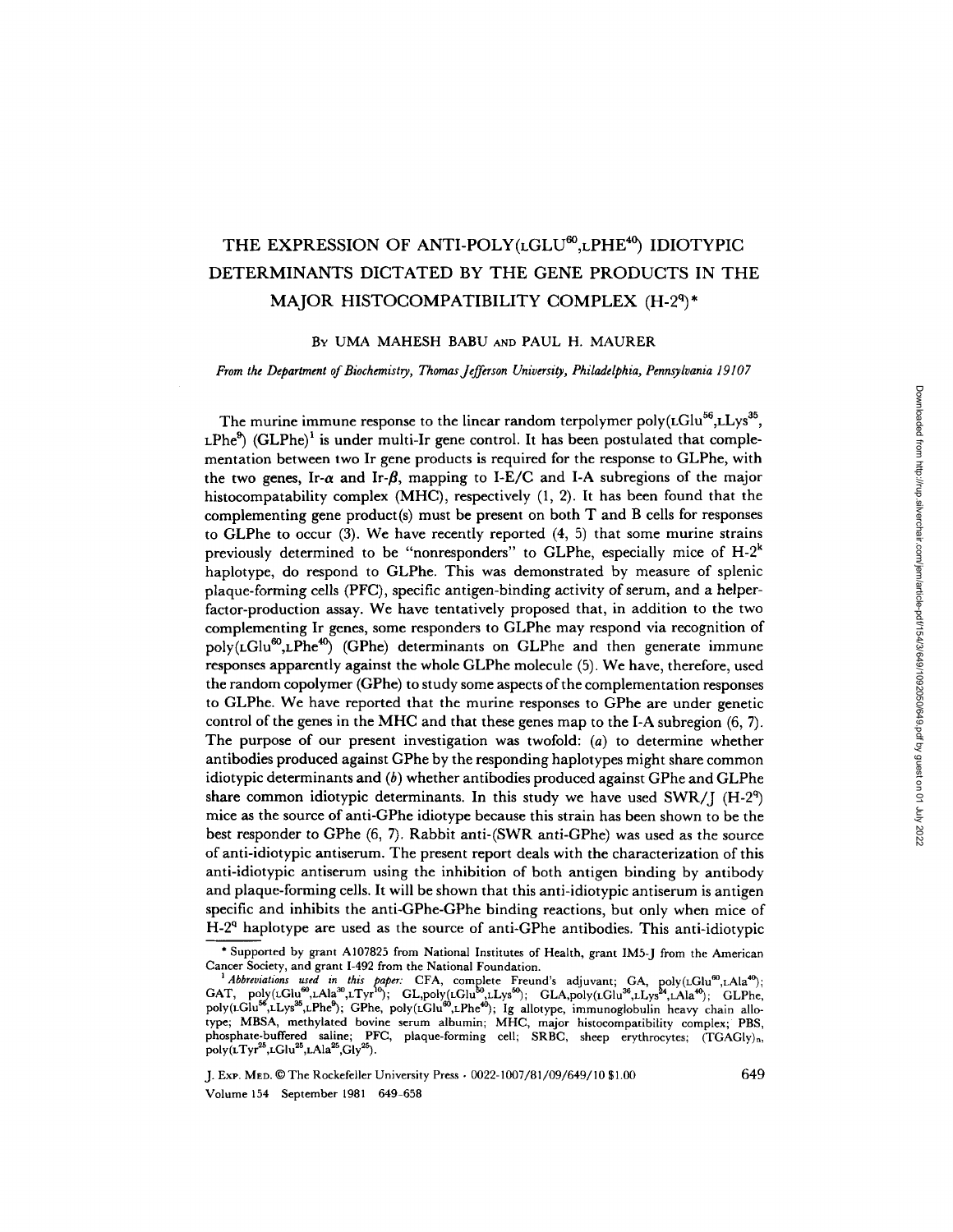antiserum also inhibits binding of GLPhe by some anti-GLPhe antisera. Our data will show that anti-GPhe and anti-GLPhe antibodies produced in mice of the H-2<sup>q</sup> haplotype share common idiotypic determinants and that the expression of these idiotypic determinants is dictated by genes in the MHC. This report is the first demonstration of such clear-cut involvement of gene(s) of MHC in governing murine idiotypic determinants. Our findings with anti-idiotypic (anti-GPhe) sera from other responding murine haplotypes and using guinea pig as a source of anti-idiotypic antisera will be presented separately.

#### Materials and Methods

*Animals.* Mice of inbred strains BUB, SWR/J, and DBA/1 (all H-2<sup>9</sup>) were purchased from The Jackson Laboratory, Bar Harbor, Maine. The congenic mice C3H.Q and B10.Q were raised in our animal facilities. All other mice were purchased from Charles River Breeding Laboratories, Inc., Wilmington, Mass. Mice were of 6-16 wk of age at the beginning of immunization. New Zealand red rabbits were purchased from Three Springs Kennel, Zelienopoe, Pa.

*Polymers.* The synthesis of the random copolymer GPhe has been reported (6, 7). The random linear terpolymer GLPhe (lot GLP 1-71-199) was purchased from Miles Laboratories, Inc., Ames Div., Elkhart, Ind. GPhe was complexed to methylated bovine serum albumin (MBSA) to prepare the aggregated (GPhe-MBSA) as described previously (8).

*Immunizations.* Mice were injected initially in the hind footpads with 0.1 ml of solution containing 100  $\mu$ g of polymer in complete Freund's adjuvant (CFA). 3 wk later, the animals were boosted with the same amount of polymer in aqueous solution, given intraperitoneally. 10 d later, the animals were bled from the retro-orbital plexus, and the sera were kept frozen at -20°C until analyzed.

*Coupling of GPhe to Sepharose 4B.* 5 ml of cyanogen bromide-activated Sepharose 4B gel (Pharmacia Fine Chemicals, Div. of Pharmacia Inc., Piscataway, N. J.) were mixed with 1.5 ml of 1,6-hexanediamine in 10 ml water. The mixture was adjusted to pH 10 with 6 N HC1 and then incubated overnight at 4°C with constant stirring. The gel was then washed with 0.1 M NaHCO<sub>3</sub> followed by distilled water, until the pH was 5.8. GPhe polymer (also at pH 5.8) and  $50~\mu$ l of water-free isobutylchloroformate were added to the gel and the reaction was continued overnight at 4°C on a rotary shaker. The coupled gel was washed successively with phosphatebuffered saline (PBS), 3 M NaSCN, and again with PBS. More than 95% of the input (GPhe) was bound to the gel. The gel was packed into a 10-ml plastic syringe and stored at 4°C in PBS containing 0.01% NaNa.

*Production and Purification of Anti-GPhe Antibody.* To produce ascitic fluid, we used the procedure described by Tung et al. (9), with some modifications. Mice were injected with 100  $\mu$ g of polymer in a volume of 0.2 ml of 9:1 CFA to saline. 3 d later, 0.5 ml of pristane was administered intraperitoneally. The animals were then boosted with  $100~\mu$ g of polymer on d 14, 21, and 28 in the same CFA/saline emulsion. After 4 wk, ascitic fluids were collected, pooled, centrifuged, and clarified by passing through glass wool. Antibodies were adsorbed to a column of GPhe-Sepharose 4B. After extensive washing with PBS, the bound anti-GPhe antibodies were eluted with 3 M NaSCN, and fractions were collected and dialyzed extensively against PBS. The fractions with antigen-binding activity were pooled and concentrated by Millipore immersible ultrafilters (Millipore Corp., Bedford, Mass.). Titration of the pooled ascitic fluid before passage over the affinity column and the pooled fractions after elution showed  $\leq 10\%$ loss of antigen-binding activity during purification. The isoelectric focusing pattern on the purified antibodies revealed moderate heterogeneity with 12-15 bands when run on a pH 5-8 gradient. By Ouchterlony double diffusion in agarose it was determined that the SWR anti-GPhe was predominantly of  $IgG<sub>1</sub>$  class and of kappa light chain.

*Rabbit Anti-Idiotypic Antiserum.* New Zealand red rabbits (2 kg) were "tolerized" with a total of 20 mg of purified SWR immunoglobulins injected intravenously; 10 mg were injected on day 0 and on day 2. Each rabbit was then immunized (subcutaneously on day 5 at 8-10 sites) with 2 mg of purified SWR anti-GPhe mixed with an equal volume of CFA. 2 and 4 wk later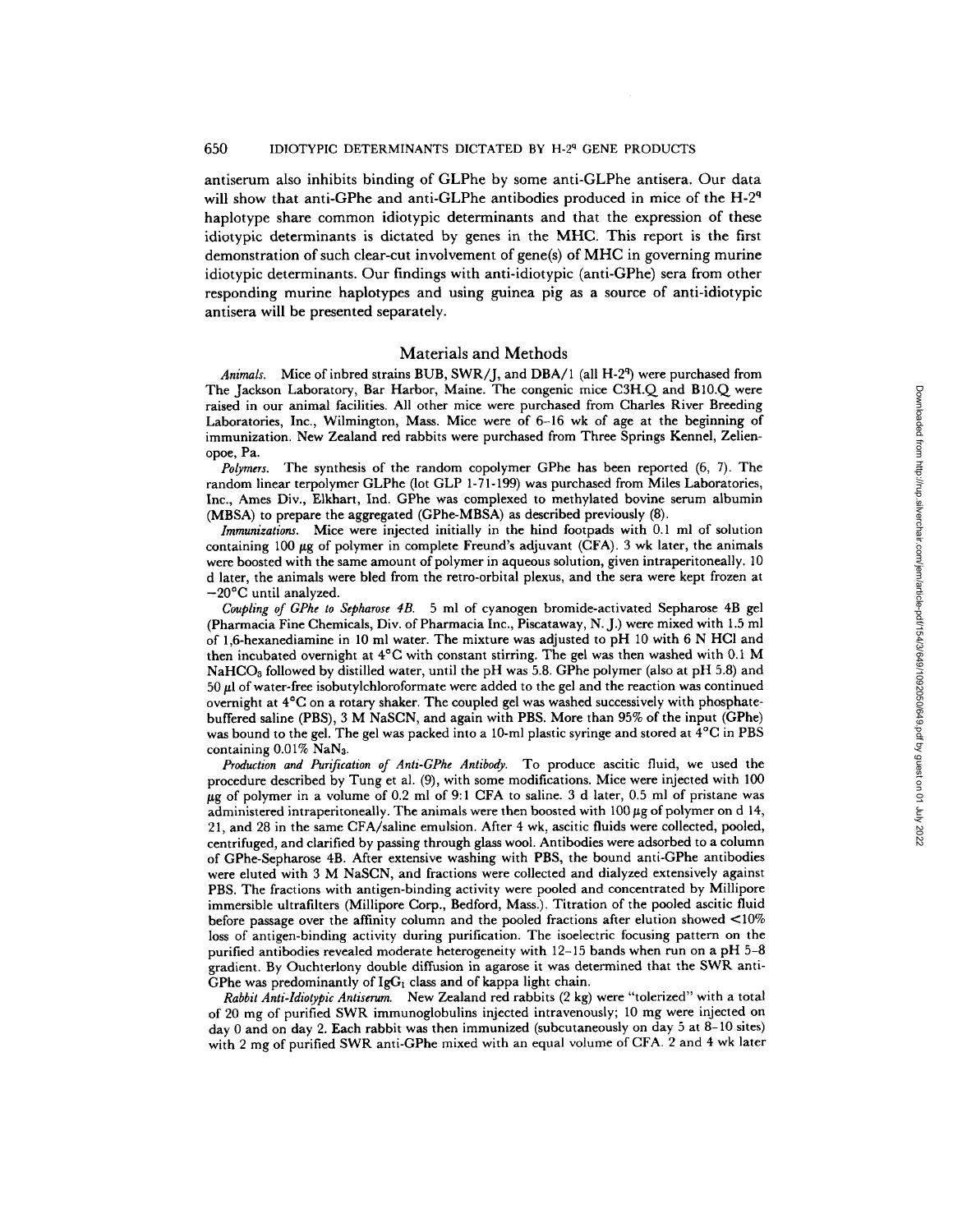the rabbits were boosted intradermally at 8-10 sites with a total of 2 mg of purified SWR anti-GPhe mixed with equal volume of incomplete Freund's adjuvant. Beginning 2 wk after the second boost, the rabbits were bled every 10-15 d. The sera were absorbed 3-6 times on Sepharose 4B coupled to purified normal SWR immunoglobulins using a batch method. The absorbed sera were tested in the antigen-binding inhibition assay (see below) before pooling and storing at  $-20^{\circ}$ C.

*Inhibition of Antigen-binding Assay.* The antigen-binding ability of mouse antisera was titrated using the serum antibody determination assay described previously (10) but using 3 ng GPhe or GLPhe iodinated by the Bolton-Hunter reagent  $(11)$ . The percent of the polymer bound was found to be linear between 10 and 60% for all antibody dilutions used in this report. Aliquots of 12.5  $\mu$ l mouse antisera at final dilutions that bound 30-50% of the labeled antigen were mixed with  $12.5 \mu$  of various dilutions of absorbed rabbit anti-(SWR anti-GPhe). This mixture was allowed to stand at room temperature for 15 min. To each sample was added 50  $\mu$ l of solution containing 3 ng of labeled antigen, and the mixture was incubated at 37°C for 1 h.  $300~\mu$  of a previously titrated goat anti-mouse immunoglobulin was added to each sample and incubated for another 2 h at  $37^{\circ}$ C. The samples were centrifuged and a 200- $\mu$ l aliquot of the supernatant fluid was assayed for radioactivity. Heat-inactivated normal rabbit serum was used as the control. The percentage of antigen bound was expressed as:

$$
\left(1 - \frac{\text{counts per minute in test serum}}{\text{counts per minute in 1% bovine serum albumin}}\right) \times 100.
$$

And the percent inhibition with the anti-idiotypic serum was calculated as follows:

$$
\left(1 - \frac{\text{Percent binding in the presence of anti-idiotypic serum}}{\text{Percent binding in the presence of normal rabbit serum}}\right) \times 100.
$$

*Inhibition of Antigen-specific PFC by Anti-Idiotypic Antiserum.* PFC assay was performed as described previously (7). Briefly, GPhe was coupled to sheep erythrocytes (SRBC) by the "aged" CrCl<sub>3</sub> method. Lymph node cells from animals immunized 14 d earlier with 100  $\mu$ g of GPhe were mixed with GPhe-SRBC and graded amounts of anti-idiotypic antisera in agarose. PFC were counted after developing with rabbit anti-mouse immunoglobulins (N. L. Cappel Laboratories, Inc., Coehranville, Pa). The PFC values given are a total of IgM and IgG plaques per 10<sup>6</sup> cells. The anti-GPhe PFC and anti-poly(LGlu<sup>36</sup>,LLys<sup>24</sup>,LAla<sup>40</sup>) (GLA) PFC were enumerated by coupling GLPhe or GLA to SRBC by the tannic acid procedure (12).

### Results

*Inhibition of GPhe-Anti-GPhe Reactions by Anti-Idiotypic Antiserum.* The binding of <sup>125</sup>I-GPhe by anti-GPhe antisera produced in a variety of mice of  $H-2<sup>q</sup>$  haplotype was strongly inhibited by the anti-idiotypic antiserum (Table I). Mice of  $H-2<sup>q</sup>$  haplotype and having different immunoglobulin (Ig) allotypes were used, yet the inhibition of GPhe-binding by antisera from all strains of mice was virtually identical. In the controls we used, the binding of GLA by SWR anti-GLA was unaffected by the antiidiotypic antiserum at all the dilutions used, which showed the specificity of the reaction. The specificity of the anti-idiotypic antiserum was further investigated by studying its effect on other, unrelated, polymer-binding reactions such as poly(LGlu<sup>60</sup>,LAla<sup>40</sup>) (GA) and anti-GA, and (LTyr<sup>25</sup>,LGlu<sup>25</sup>,LAla<sup>25</sup>,Gly<sup>25</sup>) (TGAGly)<sub>n</sub> and anti-TGAGly. These reactions also were not affected by the anti-idiotypic antiserum (data not shown).

*Effect of Anti-Idiotypic Antiserum on the Binding of GPhe by Anti-GPhe Antisera from Mice of Other Haplotypes.* Based upon our report of the murine response pattern to GPhe (6, 7), we tested the effect of the anti-idiotypic antiserum on binding of GPhe by anti-GPhe antisera from other responding mice of  $H-2^k$  and  $H-2^p$  haplotypes. The above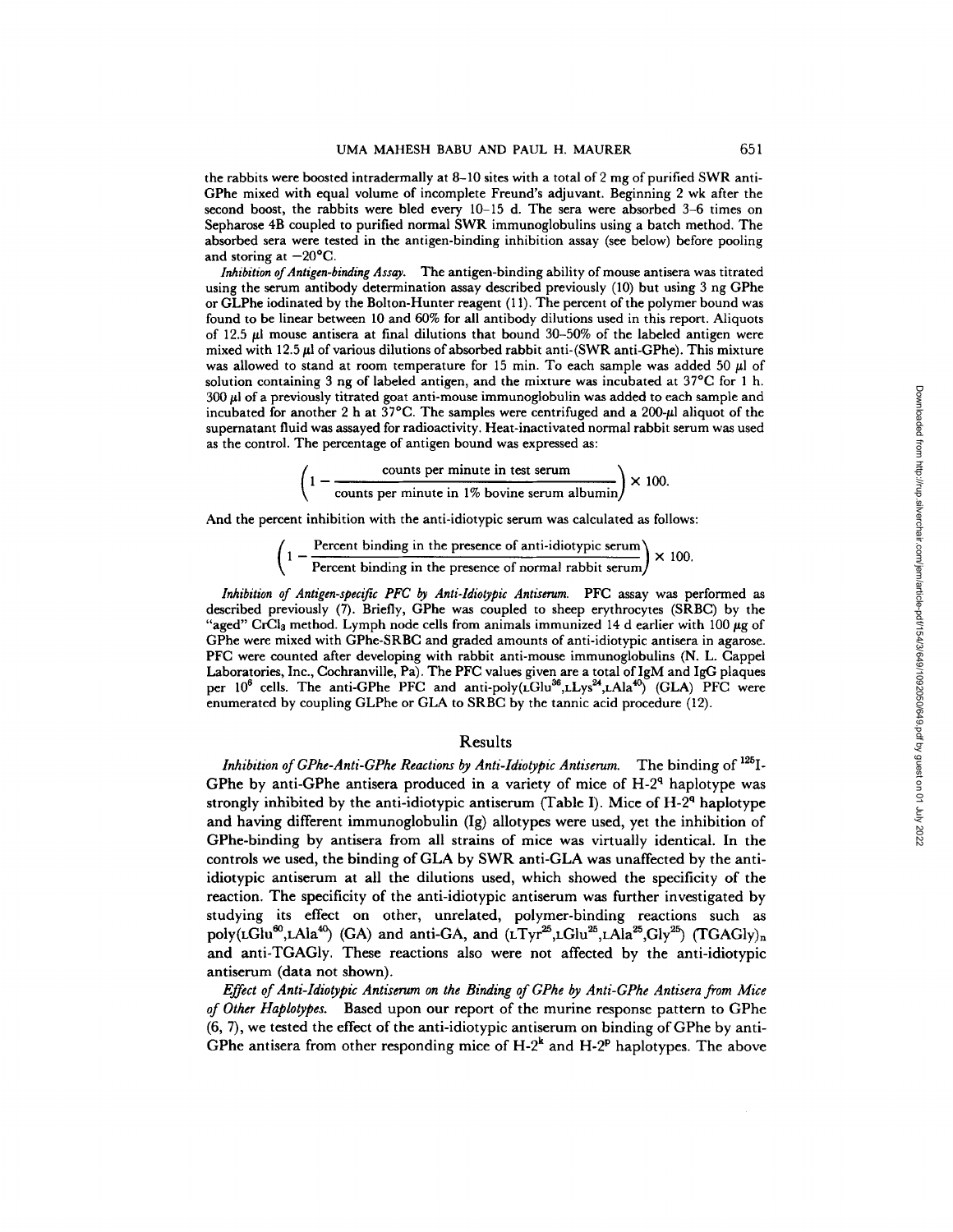| unnosson of Dunang of<br>$1 - 01$ in by animally being from $11 - 2$ arasec by allows:<br>Anti-Idiotypic Antiserum |          |                   |                          |      |                                                                                                              |       |  |  |
|--------------------------------------------------------------------------------------------------------------------|----------|-------------------|--------------------------|------|--------------------------------------------------------------------------------------------------------------|-------|--|--|
| Source of<br>anti-GPhe                                                                                             | Ig allo- | Antigen<br>bound* | Dilution of<br>anti-GPhe |      |                                                                                                              |       |  |  |
|                                                                                                                    | type     |                   | studied                  | 1:10 | Inhibition by anti-<br>idiotypic antiserum‡<br>1:50<br>$\%$<br>100<br>60<br>92<br>38<br>90<br>49<br>88<br>46 | 1:100 |  |  |
|                                                                                                                    |          | $\%$              |                          |      |                                                                                                              |       |  |  |
| <b>SWR</b>                                                                                                         | c        | 42                | 1:2,000                  |      |                                                                                                              | 20    |  |  |
| DBA/1                                                                                                              | c        | 43                | 1:1,000                  |      |                                                                                                              | 8     |  |  |
| C3H.Q                                                                                                              | a        | 36                | 1:1,000                  |      |                                                                                                              | 12    |  |  |
| <b>BUB</b>                                                                                                         | a        | 43                | 1:500                    |      |                                                                                                              | 20    |  |  |
| <b>B10.Q</b>                                                                                                       | b        | 48                | 1:1,600                  | 95   | 58                                                                                                           | 16    |  |  |
| <b>SWRS</b>                                                                                                        | c        | 41                | 1:200                    | 8    | 2                                                                                                            | 4     |  |  |

| ш<br>æ<br>ч. |  |
|--------------|--|
|--------------|--|

*Inhibition of Binding of <sup>125</sup>I-GPhe by Immune Sera from H-2<sup>9</sup> Mice by Rabbit* 

\* Percent 3 ng of <sup>125</sup>I-GPhe bound in presence of normal rabbit serum. All

values are the average of duplicates and showed <10% variation.

:1: Final dilutions of rabbit anti-idiotypic antiserum used.

§ SWR anti-GLA was used as the control.

TABLE II *Failure of Rabbit Anti-Idiotypic Antiserum to Inhibit the Binding of <sup>125</sup>I-GPhe by Anti-GPhe Produced by H-2<sup>k</sup> and H-2<sup>p</sup> Mice* 

| Source of<br>anti-GPhe | $H-2$ hap-<br>lotype | Ig allo-<br>type | Antigen<br>bound* | Dilution of<br>anti-GPhe<br>studied | Inhibition by<br>anti-idiotypic<br>antiserum‡ |                |
|------------------------|----------------------|------------------|-------------------|-------------------------------------|-----------------------------------------------|----------------|
|                        |                      |                  |                   |                                     | 1:3                                           | 1:10           |
|                        |                      |                  | %                 |                                     |                                               | %              |
| C3H                    | k                    | a                | 38                | 1:50                                | 4                                             | 6              |
| RF                     | k                    | C                | 41                | 1:40                                | 3                                             | $\overline{2}$ |
| <b>AKR</b>             | k                    | d                | 52                | 1:50                                | 6                                             | 4              |
| <b>B10.P</b>           | р                    | b                | 49                | 1:50                                | 6                                             | 0              |
| P/I                    | p                    | h                | 43                | 1:40                                | 2                                             | 3              |
| <b>SWR</b>             | q                    | a                | 50                | 1:1,600                             | 100                                           | 100            |

\* Same as in Table I.

Same as in Table I.

anti-idiotypic antiserum showed no inhibitory effect on these reactions (Table II). We have tested anti-GPhe antisera from three murine strains of  $H-2<sup>k</sup>$  and two strains of H-2<sup>p</sup> having different Ig allotypes. None of these reactions was affected by the antiidiotypic antiserum. Therefore, those determinants on the anti-GPhe antibodies that are recognized by the rabbit anti-idiotypic antiserum show no association with Ig allotype, but their expression is uniquely associated with the MHC of mice of  $H-2<sup>q</sup>$ haplotype.

*Effect of Anti-ldiotypic Antiserum on GPhe-Anti-GPhe-MBSA-binding Reactions.* All mice respond to GPhe when the polymer is complexed to an immunogenic carrier such as MBSA (6, 7). The effect of the rabbit anti-idiotypic antiserum was tested on a variety of anti-GPhe antisera produced with the GPhe-MBSA aggregate. Data obtained with antisera from a few representative strains of mice are given in Table III. Again, only the GPhe-binding reactions with anti-GPhe-MBSA antisera from mice of  $H-2<sup>q</sup>$ haplotype are inhibited by the anti-idiotypic antiserum.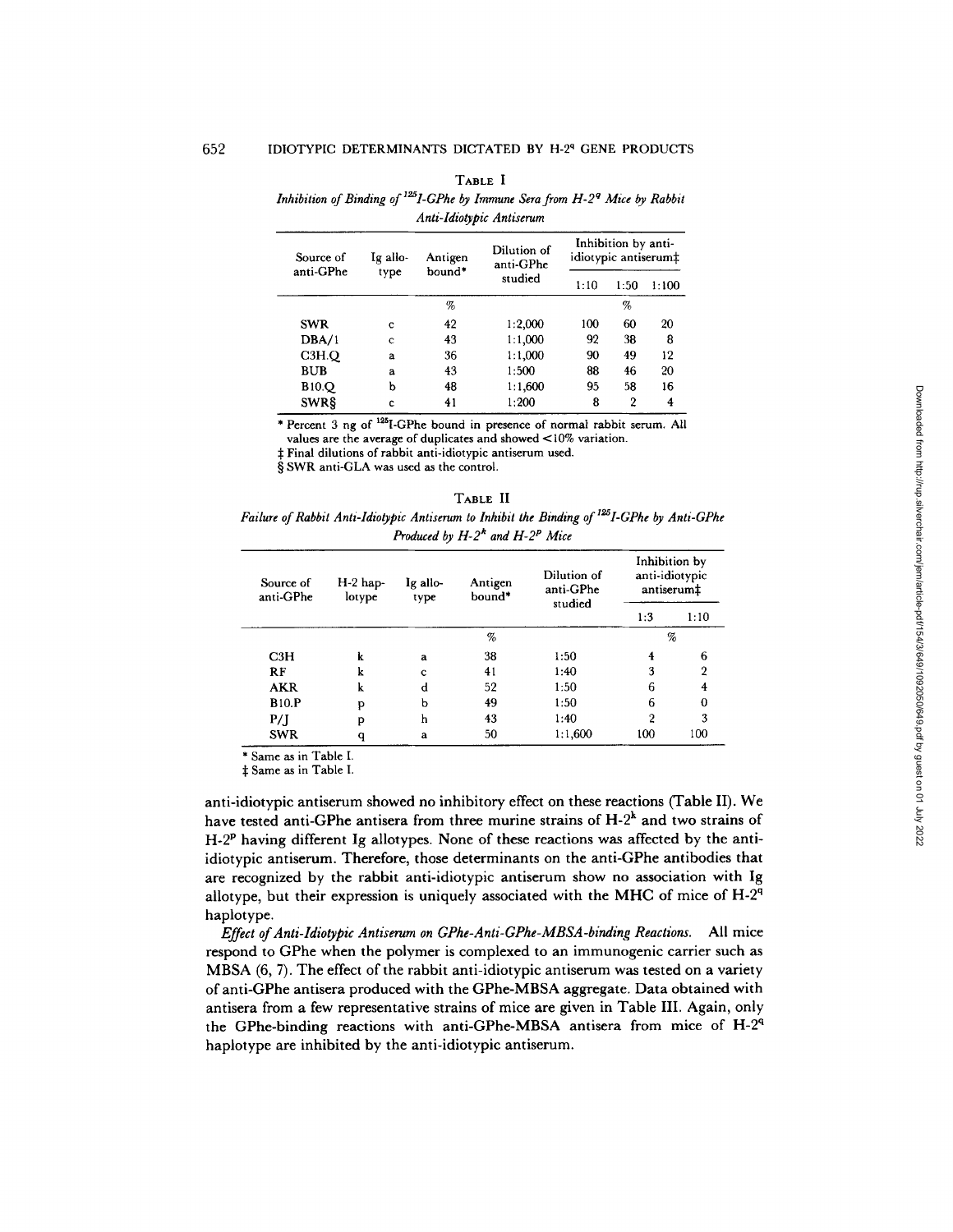|                        |                      |                  | Effect of Anti-Idiotypic Antiserum on the Binding of <sup>125</sup> I-GPhe by Anti-GPhe<br>Produced by Immunization with GPhe-MBSA |                                                             |       |  |
|------------------------|----------------------|------------------|------------------------------------------------------------------------------------------------------------------------------------|-------------------------------------------------------------|-------|--|
| Source of<br>anti-GPhe | $H-2$ hap-<br>lotype | Antigen<br>bound | Dilution of<br>anti-GPhe                                                                                                           |                                                             |       |  |
|                        |                      |                  | studied                                                                                                                            | Inhibition by anti-<br>idiotypic antiserum‡<br>1:50<br>1:10 | 1:100 |  |
|                        |                      | %                |                                                                                                                                    |                                                             |       |  |

SWR q 44 1:500 100 95 22 DBA/1 q 43 1:400 100 100 18 BI0.Q q 47 1:500 100 90 27 C57BL/6 b 43 1:50 8 0 2<br>C3H k 41 1:50 4 2 4 C3H k 41 1:50 4 2 4 BALB/e d 37 1:40 6 1 5

**TABLE** III

| * Same as in Table I. |  |  |  |
|-----------------------|--|--|--|

 $±$  Same as in Table I.

|--|

*Effect of Anti-Idiotypic Antiserum on the Binding of*  $^{125}$ *I-GPhe by Immune Sera from F<sub>1</sub> Mice of Various Haplotypes* 

| Source of<br>anti-GPhe              | H-2 haplotype  | Antigen<br>bound* | Dilution of<br>anti-GPhe<br>studied |      | Inhibition by<br>anti-idiotypic<br>antiserum‡ |          |
|-------------------------------------|----------------|-------------------|-------------------------------------|------|-----------------------------------------------|----------|
|                                     |                |                   |                                     | 1:10 | 1:50                                          | 1:100    |
|                                     |                | %                 |                                     |      | %                                             |          |
| (SWR $\times$ BALB/c)F <sub>1</sub> | $(q \times d)$ | 43                | 1:500                               | 100  | 96                                            | 26       |
| $(DBA/1 \times C57BL/6)F_1$         | $(a \times b)$ | 37                | 1:300                               | 100  | 85                                            | 25       |
| $(C57BL/6 \times A)F_1$             | $(b \times a)$ | 33                | 1:150                               | 5    | 8                                             | $\bf{0}$ |
| $(SIL \times BALB/c)F_1$            | $(s \times d)$ | 41                | 1:300                               | 4    |                                               | 0        |
| $(B10.S \times B10.D2)F_1$          | $(s \times d)$ | 47                | 1:300                               | 6    | 3                                             |          |
| $(B10.S \times B10.M)F_1$           | (s × f)        | 46                | 1:250                               | 3    | 10                                            | 2        |

\* Same as in Table I.

 $±$  Same as in Table I.

*Effect of the Anti-Idiotypic Antiserum on the Binding of GPhe by Anti-GPhe Antisera from F1 Mice.* We have reported that  $F_1$  mice of  $(H-2^q \times H-2^b)$  and  $(H-2^q \times H-2^d)$  respond strongly to GPhe. In addition,  $F_1$  mice of  $(H-2^8 \times H-2^4)$  and  $(H-2^8 \times H-2^6)$  exhibit a complementation phenomenon of two nonresponders and respond very well to GPhe (6, 7). The effect of the anti-idiotypic antiserum on the binding of GPhe by anti-GPhe antisera produced in some of these  $F_1$  mice is shown in Table IV. The anti-GPhe antisera produced in  $(H-2^q \times H-2^b)F_1$  and  $(H-2^q \times H-2^d)F_1$  mice were inhibited by the anti-idiotypic antiserum. However, the anti-idiotypic antiserum had no effect on the binding of GPhe by anti-GPhe antisera produced in the  $F_1$  mice of  $(H-2^s \times H-1)$  $2<sup>d</sup>$ ) and (H-2<sup>8</sup>  $\times$  H-2<sup>6</sup>) haplotypes that exhibited the complementation of immune response gene phenomenon.

*Presence of Common Idiotypic Determinants on Anti-GLPhe Antibodies.* Anti-GLPhe antibodies from many strains of mice are highly cross-reactive with both  $poly(LGlu<sup>50</sup>, LLys<sup>50</sup>)$  (GL) and GPhe (5). We therefore tested the effect of anti-idiotypic antiserum on the binding of GLPhe by anti-GLPhe antisera. As shown in Table  $V$ ,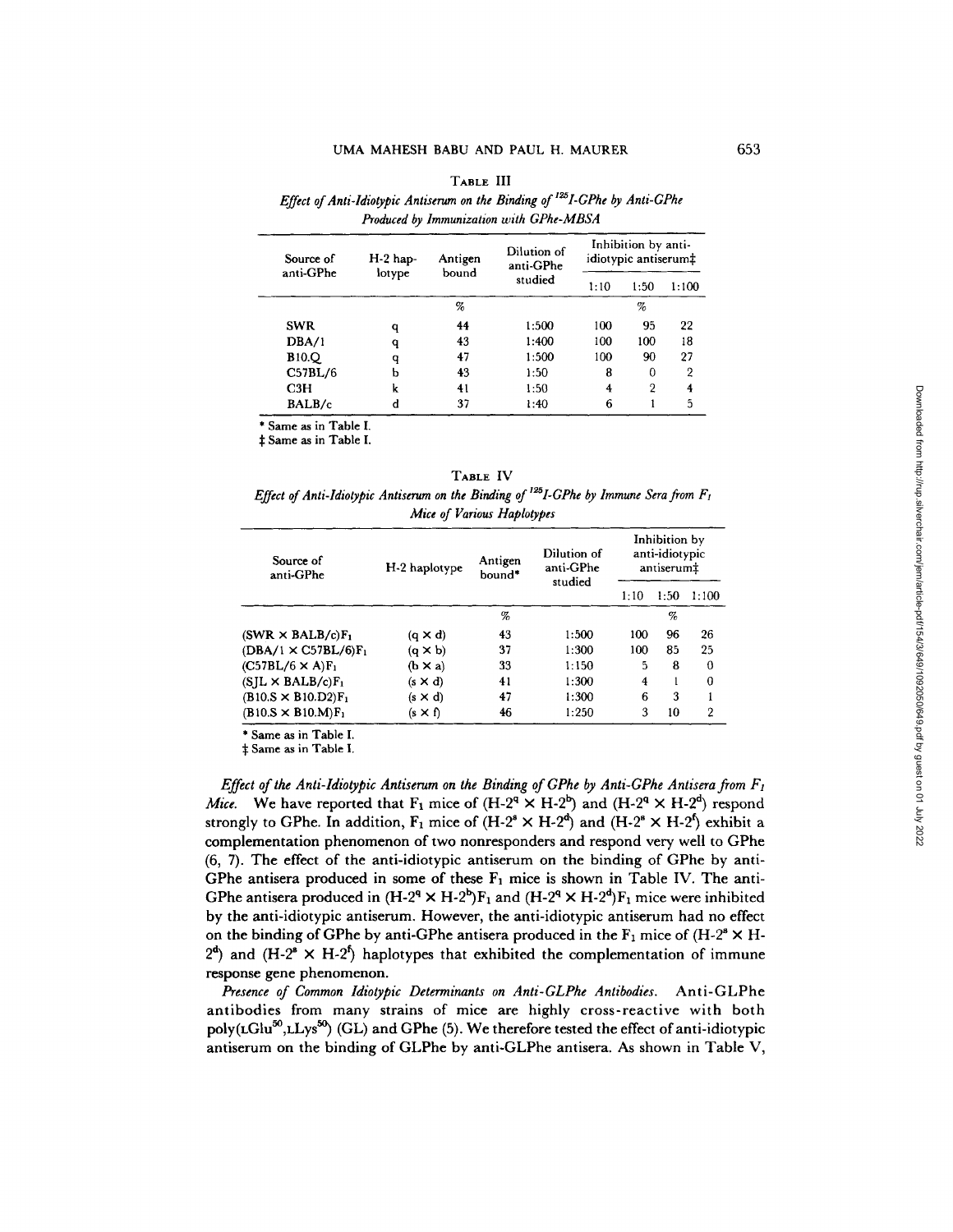|                    |            |          | Anusera           |                           |                                             |      |
|--------------------|------------|----------|-------------------|---------------------------|---------------------------------------------|------|
| Source<br>of anti- | $H-2$ hap- | Ig allo- | Antigen<br>bound* | Dilution of<br>anti-GLPhe | Inhibition by anti-<br>idiotypic antiserum‡ |      |
| GLPhe              | lotype     | type     |                   | studied                   | 1:3                                         | 1:25 |
|                    |            |          | %                 |                           | %                                           |      |
| SWR                | q          | c        | 38                | 1:200                     | 88                                          | 18   |
| DBA/1              | q          | c        | 41                | 1:200                     | 82                                          | 16   |
| <b>B10.Q</b>       | q          | b        | 43                | 1:200                     | 76                                          | 10   |
| C3H.Q              | q          | a        | 43                | 1:200                     | 86                                          | 18   |
| BALB/c             | d          | a        | 37                | 1:400                     | 4                                           | 2    |
| C3H                | k          | a        | 41                | 1:50                      | 5                                           | 3    |
| SWR§               | q          | c        | 42                | 1:1,500                   | 100                                         | 80   |

TABLE V

*Effect of Anti-Idiotypic Antiserum on the Binding of <sup>125</sup>I-GPhe by Various Anti-GLPhe* 

*Antisera* 

\* Same as in Table I.

Same as in Table I.

§ Internal positive control of 125I-GPhe binding by SWR anti-GPhe.

#### TABLE VI

*Effect of Anti-Idiotypic Antiserum on the Antigen-specific PFC Response Measured in Immune Lymph Nodes* 

| Strain of mice | $H-2$<br>haplo- | Immunogen used | $Control*$<br>$PFC/10^6$ | Inhibition by<br>anti-idiotypic<br>antiserum‡ |      |       |
|----------------|-----------------|----------------|--------------------------|-----------------------------------------------|------|-------|
|                | type            |                | cells                    | 1:10                                          | 1:25 | 1:100 |
|                |                 |                |                          |                                               | %    |       |
| <b>SWR</b>     | q               | GPhe           | 410                      | 92                                            | 68   | 19    |
| <b>B10.Q</b>   | q               | GPhe           | 370                      | 95                                            | 63   | 17    |
| C3H            | k               | GPhe           | 180                      | 16                                            | 12   | 10    |
| <b>SWR</b>     | q               | GPhe-MBSA      | 280                      | 85                                            | 53   | 21    |
| C3H            | k               | GPhe-MBSA      | 120                      | 14                                            | 8    | 0     |
| <b>SWR</b>     | q               | <b>GLPhe</b>   | 520                      | 56                                            | 21   | 6     |
| <b>B10.Q</b>   | q               | GLPhe          | 430                      | 61                                            | 18   | 8     |
| BALB/c         | d               | GLPhe          | 650                      | 14                                            | 6    | 3     |
| <b>SWR</b>     | q               | GLA            | 380                      | 16                                            | 6    | 12    |

\* Total  $(IgM + IgG)$  PFC/10<sup>6</sup> lymph node cells.

1: Final dilution of anti-idiotypic antiserum. GLPhe and GLA were coupled to SRBC

by tannic acid procedure (12).

the anti-idiotypic antiserum exhibits an inhibitory effect only on the GLPhe-anti-GLPhe-binding reactions when the anti-GLPhe antisera were produced in mice of  $H-2<sup>q</sup>$  haplotype. However, as expected, the inhibitory effect was weaker here than on the "homologous" GPhe-anti-GPhe reactions because anti-GLPhe antisera from these strains of mice are known to have a considerable amount of anti-GL in addition to anti-GPhe activity. On the other hand, the anti-idiotypic antiserum strongly inhibited the binding of GPhe by the anti-GLPhe antisera from the mice, but only those of  $H-2<sup>q</sup>$  haplotype (data not shown).

*Effect of Anti-Idiotypic Antiserum on Antigen-specific PFC Assay.* The effect of the above anti-idiotypic antiserum on the PFC responses of different strains of mice responding to GPhe, GPhe-MBSA, GLPhe, and GLA was studied. The data in Table VI show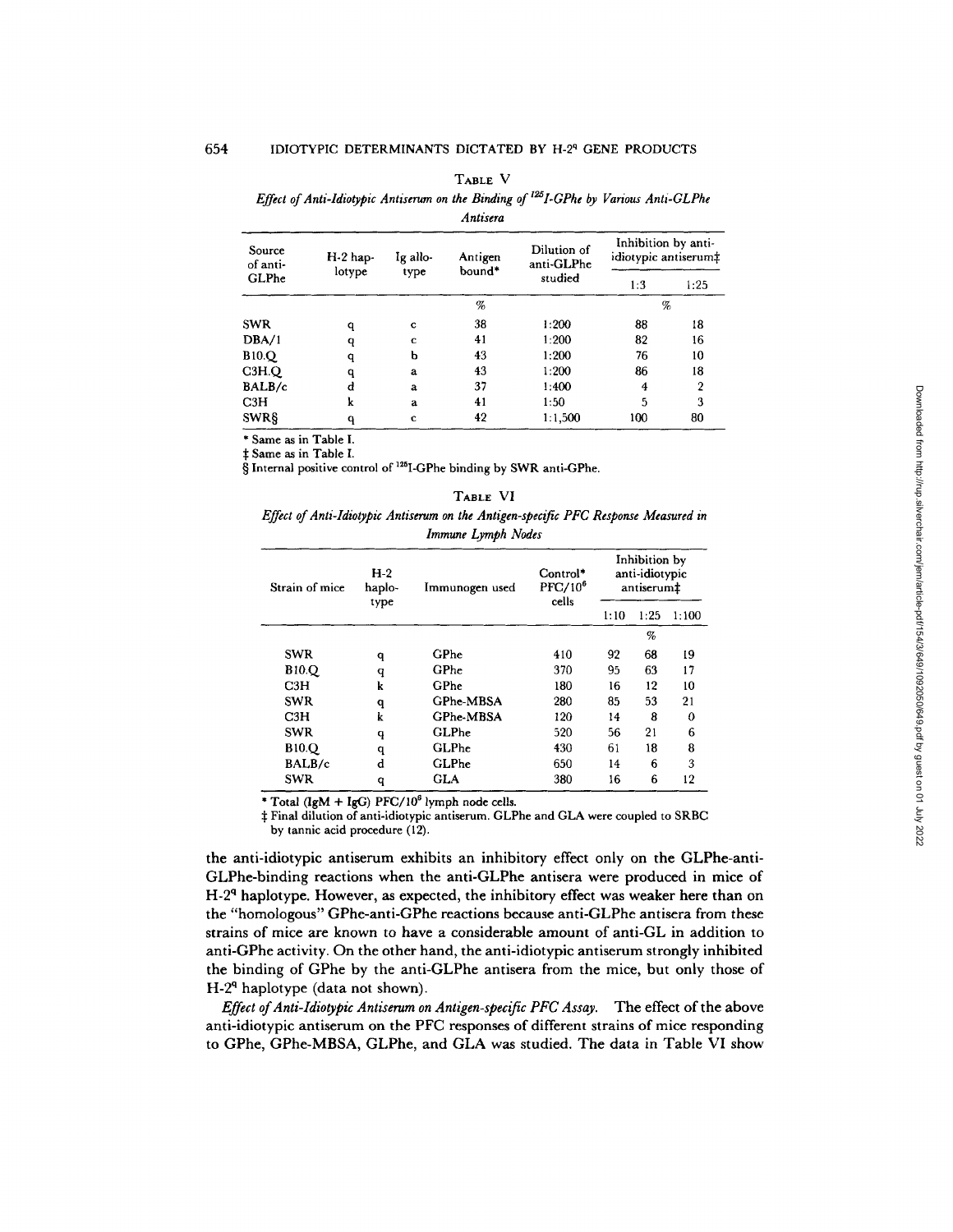that the anti-idiotypic antiserum exhibited inhibitory effects only on PFC responses of mice of H-2<sup>q</sup> haplotype responding to GPhe, GPhe-MSBA, and GLPhe. The antiidiotypic antiserum had no effect on the PFC responses of mice of H-2 haplotypes d, k, and p to GPhe and GLPhe. The anti-GLA PFC responses of  $H-2^q$  mice were unaffected by the anti-idiotypic serum, which shows the specificity of the antiidiotypie serum. We also confirmed the fine specificity of the inhibition reaction involving GPhe by studying the effect of the anti-idiotypic sera on the reactions of other polymers, such as GA and (TGAGIy)n. No inhibitory effects were shown with these systems (data not shown).

# Discussion

We report here the production of an anti-idiotypic antiserum (rabbit anti-SWR [H-2<sup>q</sup>] anti-GPhe) and some of its unique properties. We have studied the effect of the anti-idiotypic antiserum on the binding of  $^{125}$ I-GPhe by anti-GPhe antisera produced in several strains of mice. This type of inhibition by anti-idiotypic antisera of antigenspecific binding has been used to characterize the anti-idiotypic antisera (13). The anti-idiotypic antiserum binds to the determinants found in or closely associated with the antibody-combining site for the antigen GPhe. Our data indicates that the antiidiotypic antiserum used here exhibits inhibitory effects on binding of GPhe by anti-GPhe antisera. However, the anti-idiotypic antiserum shows the following unique properties: (a) only GPhe-anti-GPhe-binding reactions are inhibited. The binding reactions of unrelated polymers to GPhe such as GA, GLA, and (TGAGly)n by their specific antisera are unaffected; (b) the binding of  $^{125}$ I-GPhe by anti-GPhe antisera produced in  $H-2<sup>q</sup>$  mice was strongly inhibited by the above anti-idiotypic antiserum. It is of considerable interest that the binding of GPhe by anti-GPhe antisera produced in a number of  $H<sup>24</sup>$  mice having different Ig allotypes was inhibited to the same degree. The anti-idiotypic antiserum showed no inhibitory effect on the antisera produced in the responding strains of mice other than  $H-2^q$  haplotype, namely,  $H-2^k$ and  $H-2^p$  haplotypes and in the guinea pig. Only the anti-GPhe-MBSA antisera produced in mice of  $H-2^q$  haplotype showed any inhibition by the anti-idiotypic antiserum. The binding of GPhe by anti-GPhe antisera produced in  $(H-2^q \times H-2^p)F_1$ and  $(H-2^q \times H-2^q)F_1$  mice was also strongly inhibited by the anti-idiotypic antiserum, showing the dominant presence in these sera of idiotypic determinants whose expression is dictated by the H-2 $\rm{q}$  MHC. However, the anti-GPhe antibodies produced in the complementing  $F_1$  strains  $(H-2^8 \times H-2^d)F_1$  and  $(H-2^8 \times H-2^f)F_1$  were not inhibited by the anti-idiotypic antiserum.

The above specificity of the anti-idiotypic antiserum was also confirmed by the inhibition of the GPhe-specific PFC produced in the lymph nodes and spleens of the responding mice. The anti-idiotypic antiserum exhibited inhibitory effects only on PFC responses of mice of  $H-2<sup>q</sup>$  haplotype to GPhe or GPhe-MBSA. Again, the antiidiotypic antiserum showed no significant effect on the PFC responses of mice of H-2 haplotypes k, p, and  $(d \times s)F_1$  to GPhe or GPhe-MBSA.

It is clear that the anti-idiotypic antiserum recognizes only those antigenic determinants on the anti-GPhe antibodies that are not associated with any Ig allotypes but whose expression is uniquely associated with the  $H-2<sup>q</sup>$  haplotype. With other antipolymer systems such as  $poly(LGlu^{60},LAla^{30},LTyr^{10})$  (GAT) and GLPhe, there are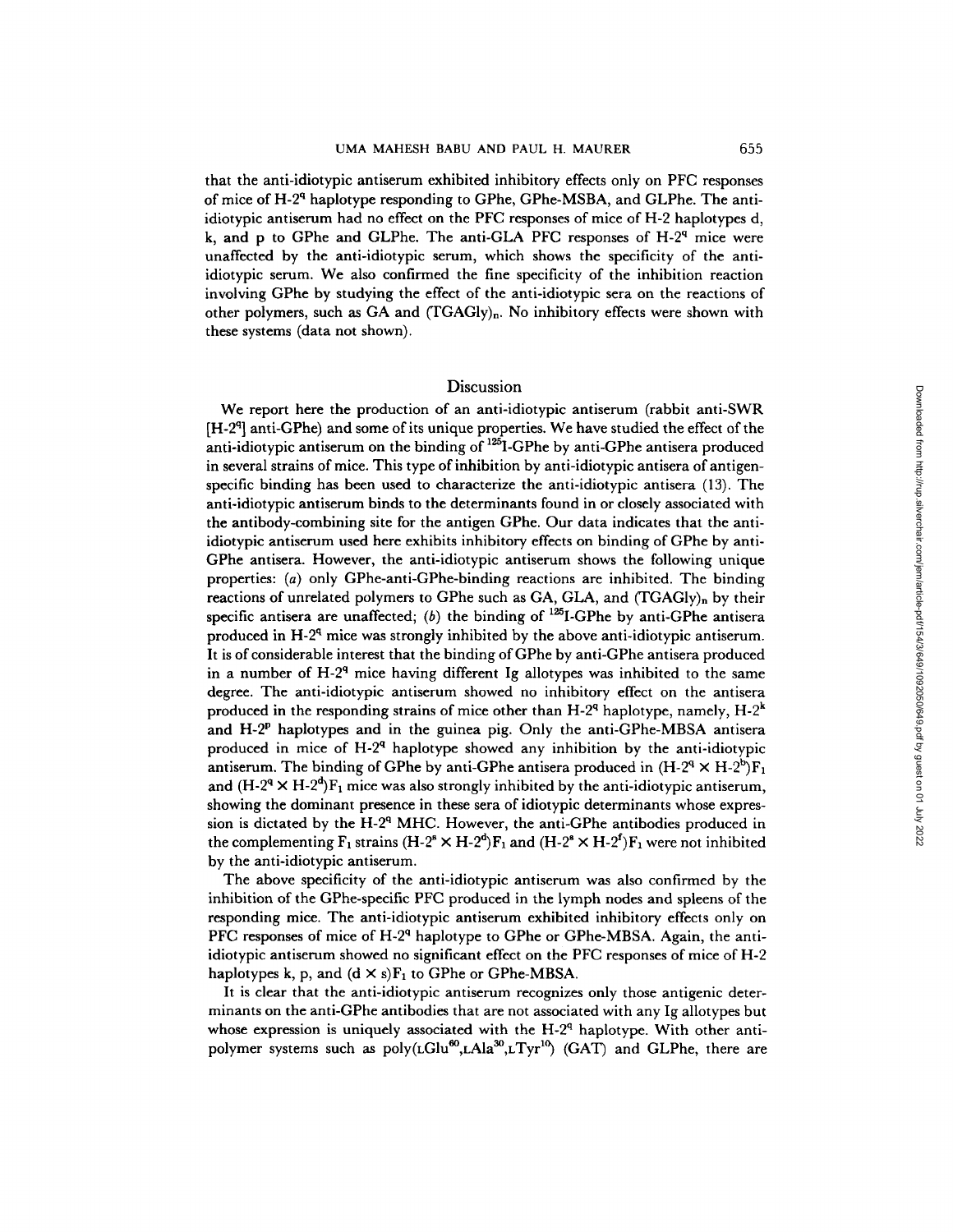differing reports as to whether the anti-idiotypic antisera exhibit an allotype linkage. A guinea pig anti- $(D1 \cdot LP$  anti-GAT) anti-idiotypic antiserum showed no allotype linkage (14). However, the same laboratory reported (15) an allotype linkage using guinea pig anti-(A/J anti-GAT). An allotype linkage in a rabbit anti-(BALB/c anti-GAT) has been noted in our laboratory.<sup>2</sup> An allotype linkage has been demonstrated in the guinea pig anti-[B10.A(SR) anti-GLPhe] anti-idiotypic antiserum (13). In a recent report the same group has shown that the guinea pig anti-(B10.WB anti-GLPhe) anti-idiotypic antiserum exhibits no allotype linkage (16). However, to our knowledge none of the reports with polymers and proteins has shown that the expression of the idiotypic determinants in the antibody molecule may be dictated by the H-2 locus of the MHC, as we are reporting here. Other studies have shown that neither MHC nor allotype-linked genes can control the expression of V region genes (17, 18). To exclude the possibility that such genes may be common to an  $H-2^q$ background, we are now investigating the segregation of H-2 and Ig constant and variable regions. This involves the studies of the response patterns to GPhe in the backcross progenies involving SWR/J and other  $H-2<sup>q</sup>$  mice.

The data we have reported here are unique as we have also prepared anti-idiotypic antisera against other anti-GPhe antisera, such as  $[C3H (H-2<sup>k</sup>)$  anti-GPhe] and a complementing responder  $[(BALB/c × SIL)F<sub>1</sub> (H-2<sup>d</sup> × H-2<sup>e</sup>)F<sub>1</sub> (anti-GPhe].$  Neither of these anti-idiotypic antisera exhibited any allotype linkage nor the "H-2 specificity" exhibited by the above anti-idiotypic antiserum. A detailed report of these findings will be submitted separately.

We have considered two possible models to explain the H-2 control of the expression of idiotypic determinants produced by mice of  $H-2<sup>q</sup>$  haplotype. A direct linkage to H-2 is unlikely because chromosomes housing the genes for antibody synthesis and the Ia expression are very far apart for such an association to easily exist. A plausible explanation can involve the macrophages in mice of  $H-2<sup>q</sup>$  haplotype that present unique determinants of GPhe polymer in the response process of  $H-2<sup>q</sup>$  mice to GPhe. On the other hand, the immune processes to GPhe by other responder mice,  $H-2^p$ , H-2<sup>k</sup>, and (H-2<sup>d</sup>  $\times$  H-2<sup>8</sup>) $\overline{F}_1$  include these unique determinants as well as others that are not preferentially recognized by mice of  $H-2<sup>q</sup>$  haplotype. The anti-idiotypic antiserum studied here inhibits such B cell functions as PFC and antigen-binding by the antibodies, and so far we have not been able to elicit any effect on the T cell proliferative responses to GPhe in all the responding strains of mice, including SWR/J  $(H-2^q)$  (data not shown).

The anti-idiotypic antiserum also inhibits the binding of GLPhe by anti-GLPhe antisera where the anti-GLPhe antibodies are produced only in  $H-2<sup>q</sup>$  mice. Inhibition of GPhe-anti-GPhe binding is virtually total, which shows the strength of the antiidiotypic antiserum; and the inhibition of GLPhe and anti-GLPhe binding is only partial, which shows that anti-GLPhe antibodies have antibodies to determinants other than GPhe, namely, GL in the polymer GLPhe. This is to be expected from the reports that anti-GLPhe antibodies have cross-reactivity against GL as well as GPhe  $(5, 12)$ .<sup>2</sup> When the binding reaction was carried out with GPhe instead of GLPhe, the anti-GLPhe antisera from mice of  $H-2<sup>q</sup>$  haplotype were strongly inhibited by the above anti-idiotypic antiserum. It can be concluded, therefore, that the antibodies

<sup>2</sup> Sporer, R., H. J. Callahan, and P. H. Maurer. Characterization of idiotypic determinants of anti- $GAT^{10}$  antibodies of BALB/c mice. Manuscript submitted for publication.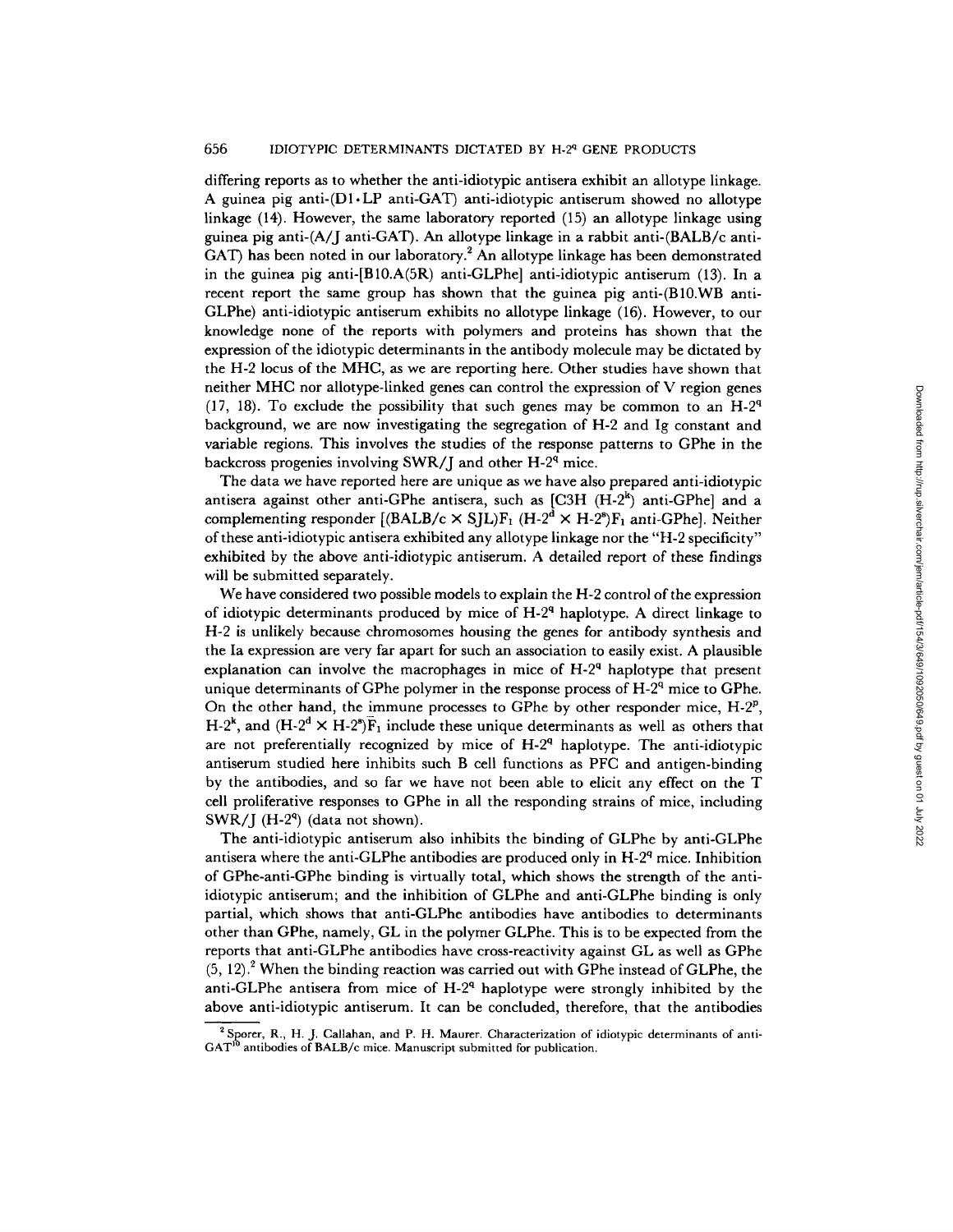produced against GPhe and GLPhe share common idiotypic determinants that are recognized by the anti-idiotypic antiserum. It has also been reported that all the responders to GPhe are also responders to GLPhe (4-8). It is evident to us that the response to GLPhe of mice of  $H-2<sup>q</sup>$  haplotype is via recognition of GPhe in the GLPhe polymer, whereas the recognition of GLPhe by mice of other responding haplotypes such as  $H-2^d$  and  $(H-2^a \times H-2^b)F_1$  may be via a different recognition pattern.

# Summary

Antibodies raised in SWR/J mice  $(H-2^q, Ig^c)$  to the random copolymer  $poly(LGlu^{60},LPhe^{40})$  (GPhe) were purified by immunoadsorbent chromatography and used to immunize a New Zealand red rabbit. The rabbit anti-idiotypic antiserum thus produced strongly inhibited the binding of  $^{125}$ I-GPhe by anti-GPhe antisera produced only in mice of  $H-2<sup>q</sup>$  haplotype, and had no effect on the binding of GPhe by anti-GPhe antisera produced in mice of other haplotypes, namely,  $H-2^k$  and  $H-2^p$ . The anti-idiotypic antiserum also inhibited the binding of GPhe by anti-GPhemethylated bovine serum albumin antisera produced only in mice of  $H-2<sup>q</sup>$  haplotype. No linkage to Ig allotype was observed. The anti-GPhe antisera produced in  $F_1$  mice of  $(H-2^q \times H-2^d)$  and  $(H-2^q \times H-2^b)$  haplotypes have antibodies that are inhibited by the anti-idiotypic antiserum demonstrating the dominant presence in these  $F_1$  mice of idiotypic determinants whose expression is dictated by the  $H-2<sup>q</sup>$  major histocompatibility complex (MHC). The anti-idiotypic antiserum also inhibited the binding of  $^{125}I-poly(LGlu^{56},LLys^{35},LPhe^{9})$  (GLPhe) and  $^{125}I$ -GPhe antisera produced only in mice of  $H-2<sup>q</sup>$  haplotype. These specificities were also confirmed by the inhibition of the plaque-forming cells. It was concluded that the antibodies produced in mice of  $H-2<sup>q</sup>$ haplotype against GPhe and GLPhe share common idiotypic determinants that are recognized by the anti-idiotypic antiserum. A possible explanation for the unique findings that the expression of anti-GPhe idiotypic determinants in mice of  $H-2<sup>q</sup>$ haplotype are dictated by the gene product in the MHC is that the macrophages in mice of H-2<sup>q</sup> haplotype present unique determinats of GPhe polymer in the response process to GPhe.

The authors are grateful for the excellent technical assistance of Ms. Liesel Hud. We thank Dr. J. M. Anderson for the GPhe polymer and Dr. Ian Zitron for his helpful discussions.

*Received for publication 12 March 1981 and in revised form 18 May 1981.* 

## References

- 1. Merryman, C. F., P. H. Maurer, and J. Stimpfling. 1975. Unigenic and multigenic I region control of the immune responses of mice to GAT<sup>10</sup> and GL $\Phi$ -GLT terpolymers. *Immunogenetics.* 2:441.
- 2. Dorf, M. E., P. H. Maurer, C. F. Merryman, and B. Benacerraf. 1976. Inclusion group systems and cis-trans effects in responses controlled by the two complementing Ir-GL $\Phi$ genes. *J. Exp. Med.* 143:889.
- 3. Katz, D. H., M. E. Dorf, and B. Benacerraf. 1976. Control of T-lymphocyte and Blymphocyte activation by two complementing Ir-GL $\Phi$  immune response genes. *J. Exp. Med.* 143:906.
- 4. Baltz, M., P. H. Maurer, C. F. Merryman, and M. Feldman. 1978. Complementation of